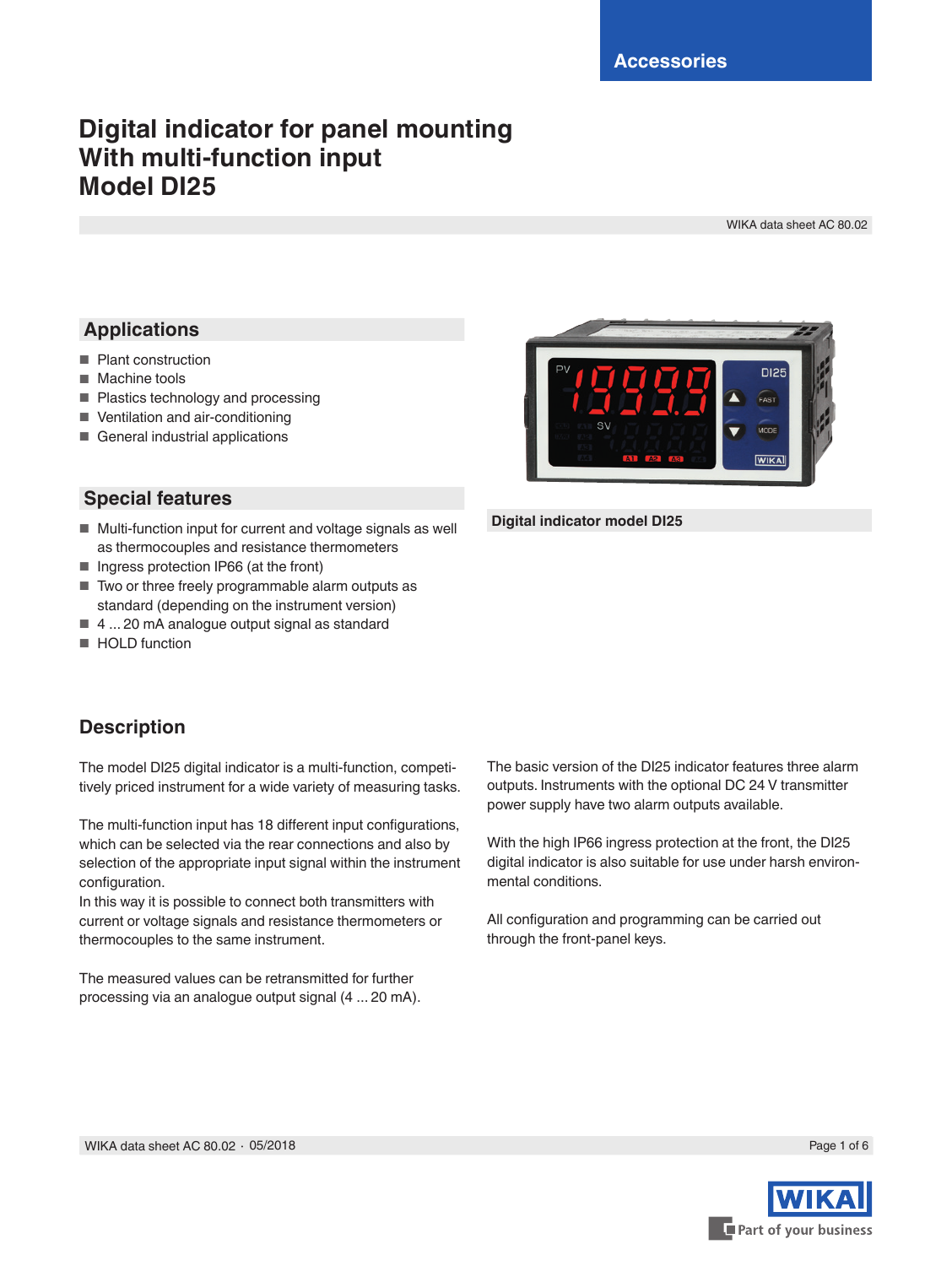### **Indication**

**Principle** 7-segment LED

**Actual value display (PV display)** 4 ½-digit, red, character size 16 mm

**Set value display (SV display)** 4 ½-digit, green, character size 10 mm

**Indication range** -2000 ... 10000

### **Input**

#### **Number and type**

1 x multi-function input for resistance thermometers, thermocouples and standard signals

#### **Input configuration**

Selectable via terminal connections and menu-driven programming

#### **Resistance thermometers**

Pt100, JPt100, 3-wire, max. permissible resistance per connection lead: 10 Ω

#### **Thermocouples**

- Types K, J, R, S, E, T, N, PL-II, C (W/Re5-26): max. permissible external resistance: 100 Ω
- Type B: max. permisible external resistance: 40  $Ω$

#### **Standard signals (DC)**

- $\blacksquare$  0 ... 20 mA, 4 ... 20 mA: Input resistance 50  $\Omega$ , max. 50 mA DC
- $\blacksquare$  0 ... 1 V: Input resistance > 1 M $\Omega$ , max. 5 V DC, max. internal resistance of voltage source: 2 kΩ
- $0...5V, 1...5V, 0...10V: Input resistance > 100 kΩ,$ max. 15 V DC, max. internal resistance of voltage source: 100 Ω

#### **Measuring time**

125 ms

### **Analogue output**

#### **Output signal**

4 ... 20 mA, load ≤ 550 Ω

#### **Accuracy**

 $\pm 0.3$  % of the output span

**Transmitter power supply (option)** DC 24 V ± 3V, max. 30 mA

WIKA data sheet AC 80.02 ∙ 05/2018 Page 2 of 6

### **Voltage supply**

#### **Power supply**

AC 100 ... 240 V (permissible voltage: AC 85 ... 264 V), 50/60 Hz

AC/DC 24 V (permissible voltage: AC/DC 20 ... 28 V), 50/60 Hz

**Power consumption** max. 10 VA

#### **Insulation resistance** min. 10 MΩ for DC 500 V

### **Electrical connection**

Screw terminals

### **Switching output**

#### **Number and type**

2 switch contacts (relays) 1)

3 switch contacts (relays)

1) Instruments with integrated transmitter power supply do not feature the alarm output 2.

#### **Alarm types of switching outputs**

- High alarm
- High alarm with standby
- Low alarm
- Low alarm with standby
- High-low alarm (only for switch contact 3)

#### **Switch behaviour**

Normally closed or normally open, can be set via keyboard

#### **Load capacity**

AC 250 V, 3 A (resistive load)

#### **Switching cycles**

max. 100,000

#### **Hysteresis**

Adjustable Thermocouples and resistance thermometers:  $0.1$  ... 1,000 °C Standard signals: 1 ... 1,000 (with a scaling of the input with one decimal point, this is taken over by the hysteresis).

#### **HOLD function**

Selectable: Instantaneous/minimum or maximum value Activation of the HOLD function via connection terminals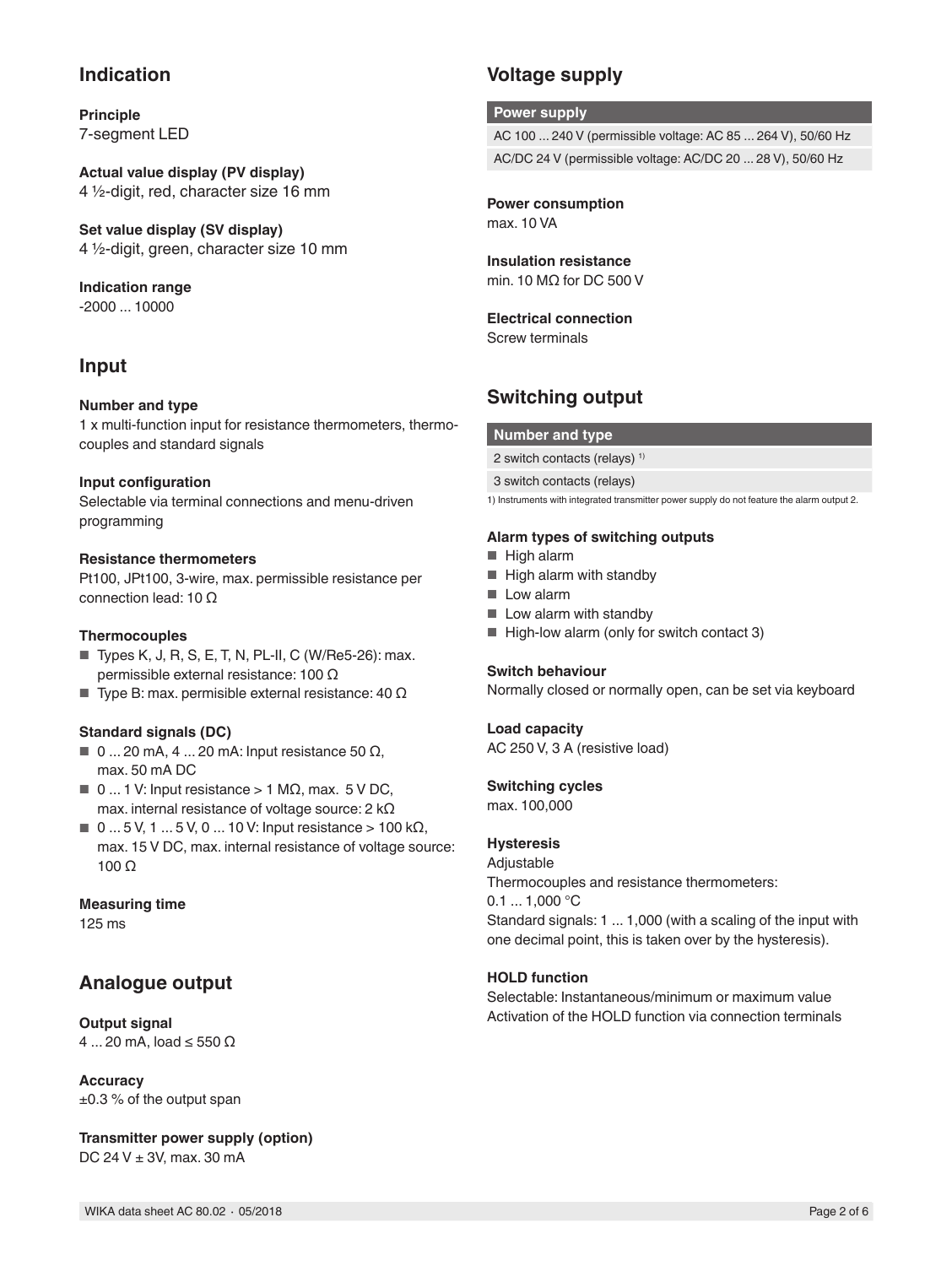### **Case**

**Material** Polycarbonate, black

#### **Ingress protection (per IEC/EN 60529)** Front: IP66 Read: IP00

**Dimensions** 96 x 48 x 110 mm

**Weight** approx. 300 g

#### **Mounting**

Screw-type mounting bracket for wall thicknesses from 1 ... 8 mm

# **Permissible ambient conditions**

**Operating temperature**  $0...50 °C$ 

**Storage temperature** -20 ... +50 °C

**Relative humidity** 35 ... 85 % r. h. annual mean without condensation

### **Accuracy/measuring errors of the input signals**

| <b>Input signals</b>           | <b>Measuring span</b> |                   | Measuring error in % of the span |                                        |
|--------------------------------|-----------------------|-------------------|----------------------------------|----------------------------------------|
|                                |                       |                   | <b>Standard</b>                  | <b>Exception</b>                       |
| <b>Current signals</b>         |                       |                   |                                  |                                        |
| 020mA                          | $-200010000$          |                   | $\pm 0.2$ % $\pm 1$ digit        |                                        |
| 4  20 mA                       | $-200010000$          |                   | $\pm 0.2$ % $\pm 1$ digit        | $\blacksquare$                         |
| <b>Voltage signals</b>         |                       |                   |                                  |                                        |
| 01V                            | $-200010000$          |                   | $\pm 0.2$ % $\pm 1$ digit        | $\overline{\phantom{a}}$               |
| 05V                            | $-200010000$          |                   | $\pm 0.2$ % $\pm 1$ digit        |                                        |
| 15V                            | $-200010000$          |                   | $\pm 0.2$ % $\pm 1$ digit        |                                        |
| 010V                           | $-200010000$          |                   | $\pm 0.2$ % $\pm 1$ digit        | $\overline{\phantom{a}}$               |
| <b>Thermocouples</b>           |                       |                   |                                  |                                        |
| Type K, NiCr-Ni                | $-200+1,370$ °C       | $-320+2,500$ °F   | $\pm 0.2$ % $\pm 1$ digit        | $\leq$ 0 °C: $\pm$ 0.4 % $\pm$ 1 digit |
|                                | $-199.9+400.0 °C$     | $-199.9+750.0$ °F | ±2K                              | $\leq$ 0 °C: $\pm$ 0.4 % $\pm$ 1 digit |
| Type J, Fe-CuNi                | $-200+1,000$ °C       | $-320+1,800$ °F   | $\pm 0.2$ % $\pm 1$ digit        | $\leq$ 0 °C: ±0.4 % ±1 digit           |
| Type R, PtRh-Pt                | 01,760 °C             | $03,200$ °F       | $\pm 0.2$ % $\pm 1$ digit        | $\leq$ 200 °C: $\pm$ 6 K               |
| Type S, PtRh-Pt                | 01,760 °C             | $03,200$ °F       | $\pm 0.2$ % $\pm 1$ digit        | $\leq$ 200 °C: $\pm$ 6 K               |
| Type B, PtRh-PtRh              | 01,820 °C             | $03,300$ °F       | $\pm 0.2$ % $\pm 1$ digit        | $\leq$ 300 °C: without details         |
| Type E, NiCr-CuNi              | $-200+800$ °C         | $-320+1,500$ °F   | $\pm 0.2$ % $\pm 1$ digit        | $\leq$ 0 °C: ±0.4 % ±1 digit           |
| Type T, Cu-CuNi                | $-199.9+400.0 °C$     | $-199.9+750.0$ °F | ±2K                              | $\leq$ 0 °C: $\pm$ 0.4 % $\pm$ 1 digit |
| Type N, NiCrSi-NiSI            | $-200+1,300 °C$       | $-320+2,300$ °F   | $\pm 0.2$ % $\pm 1$ digit        | $\leq$ 0 °C: $\pm$ 0.4 % $\pm$ 1 digit |
| Type PL-II                     | 01,390 °C             | $02,500$ °F       | $\pm 0.2$ % $\pm 1$ digit        |                                        |
| Type C (W/Re5-26)              | 02,315 °C             | 04,200 °F         | $\pm 0.2$ % $\pm 1$ digit        | $\qquad \qquad \blacksquare$           |
| <b>Resistance thermometers</b> |                       |                   |                                  |                                        |
| Pt100 (3-wire)                 | $-200+850$ °C         | $-300+1500$ °F    | $\pm 0.1$ % $\pm 1$ digit        | $\overline{\phantom{a}}$               |
|                                | $-199.9+850.0$ °C     | $-199.9+999.9$ °F | $\pm 0.1$ % $\pm 1$ digit        | $\qquad \qquad \blacksquare$           |
| JPt100 (3-wire)                | $-200+500$ °C         | $-300+900$ °F     | $\pm 0.1$ % $\pm 1$ digit        |                                        |
|                                | $-199.9+500.0$ °C     | $-199.9+900.0$ °F | ±1 K                             |                                        |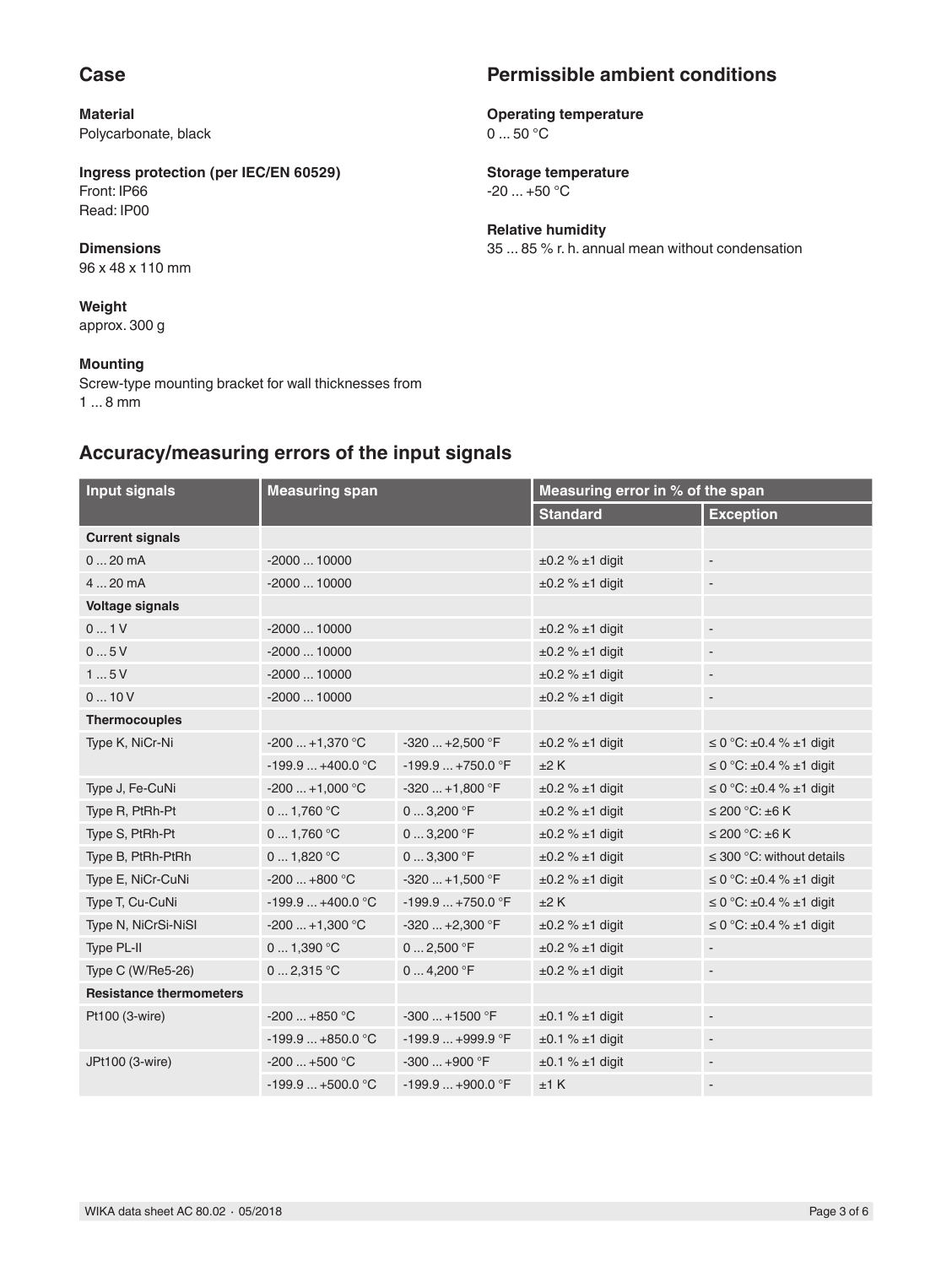### **Terminal assignment**



| <b>Terminal</b> | <b>Case labelling</b>    | <b>Meaning</b>                                         |  |
|-----------------|--------------------------|--------------------------------------------------------|--|
| $\mathbf{1}$    | <b>GND</b>               | Ground                                                 |  |
| $\overline{2}$  | AC 100  240 V            | Power supply                                           |  |
|                 | AC/DC 24 V (+)           |                                                        |  |
| 3               | AC 100  240 V            |                                                        |  |
|                 | AC/DC 24 V (-)           |                                                        |  |
| 4               |                          | Not connected                                          |  |
| 5               | TRANSMIT OUTPUT +        | Analogue output signal                                 |  |
| 6               | TRANSMIT OUTPUT -        |                                                        |  |
| $\overline{7}$  | A1                       | Alarm output 1; AC 250 V, 3 A                          |  |
| 8               | A1                       |                                                        |  |
| 9               | A2                       | Alarm output 2; AC 250 V, 3 A                          |  |
|                 | $P24 (+)$                | {Positive transmitter power supply U+, DC 24 V, 30 mA} |  |
| 10              | A2                       | Alarm output 2; AC 250 V, 3 A                          |  |
|                 | $P24 (-)$                | {Negative transmitter power supply U-, DC 24 V, 30 mA} |  |
| 11              |                          | Not connected                                          |  |
| 12              | A <sub>3</sub>           | Alarm output 3; AC 250 V, 3 A                          |  |
| 13              | A3                       |                                                        |  |
| 14              | <b>EVENT INPUT</b>       | Event input                                            |  |
| 15              | <b>EVENT INPUT</b>       | Event input                                            |  |
| 16              | <b>EVENT INPUT</b>       | Event input                                            |  |
| 17              | EVENT INPUT              | Event input                                            |  |
| 18              | $\overline{+}$           | Input signal TC, DC V and DC mA (shunt activatable)    |  |
|                 | A                        | Input signal RTD                                       |  |
| 19              | $\overline{\phantom{a}}$ | Input signal TC, DC V and DC mA (shunt activatable)    |  |
|                 | B                        | Input signal RTD                                       |  |
| 20              | B                        | Input signal RTD                                       |  |

Items in curved brackets are optional extras for an additional price.

RTD Resistance thermometers

- TC Thermocouples
- 

DC mA Current signals<br>DC V Voltage signals Voltage signals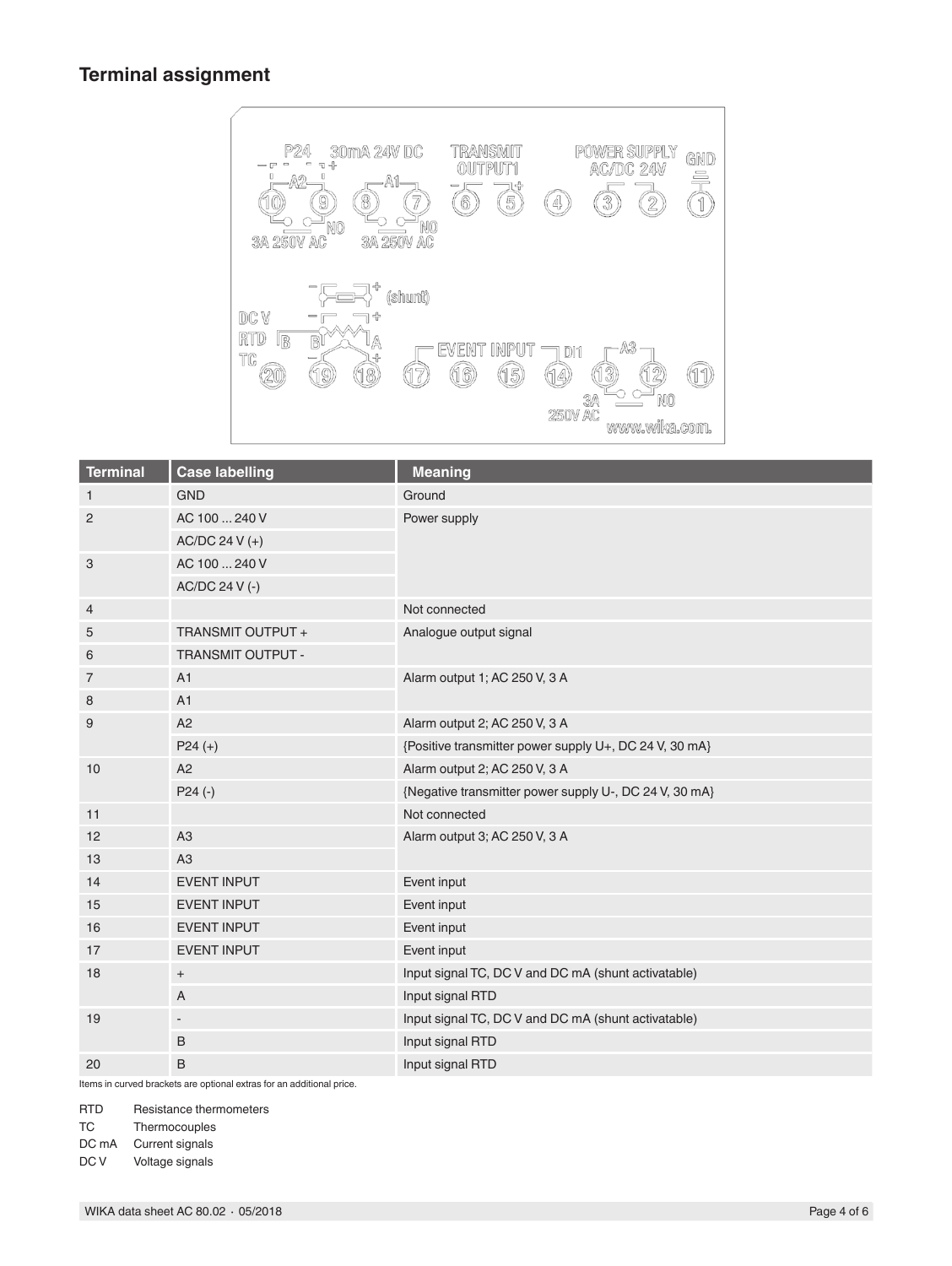### **Dimensions in mm**



### **Panel cutout in mm**



### **Approvals**

| Logo    | <b>Description</b>                                                                                                                                                                                     | Country        |
|---------|--------------------------------------------------------------------------------------------------------------------------------------------------------------------------------------------------------|----------------|
| $C \in$ | EU declaration of conformity<br>$\blacksquare$ EMC directive<br>EN 61326 emission (group 1, class B) and interference immunity (industrial application)<br>■ Low voltage directive<br>■ RoHS directive | European Union |

Approvals and certificates, see website